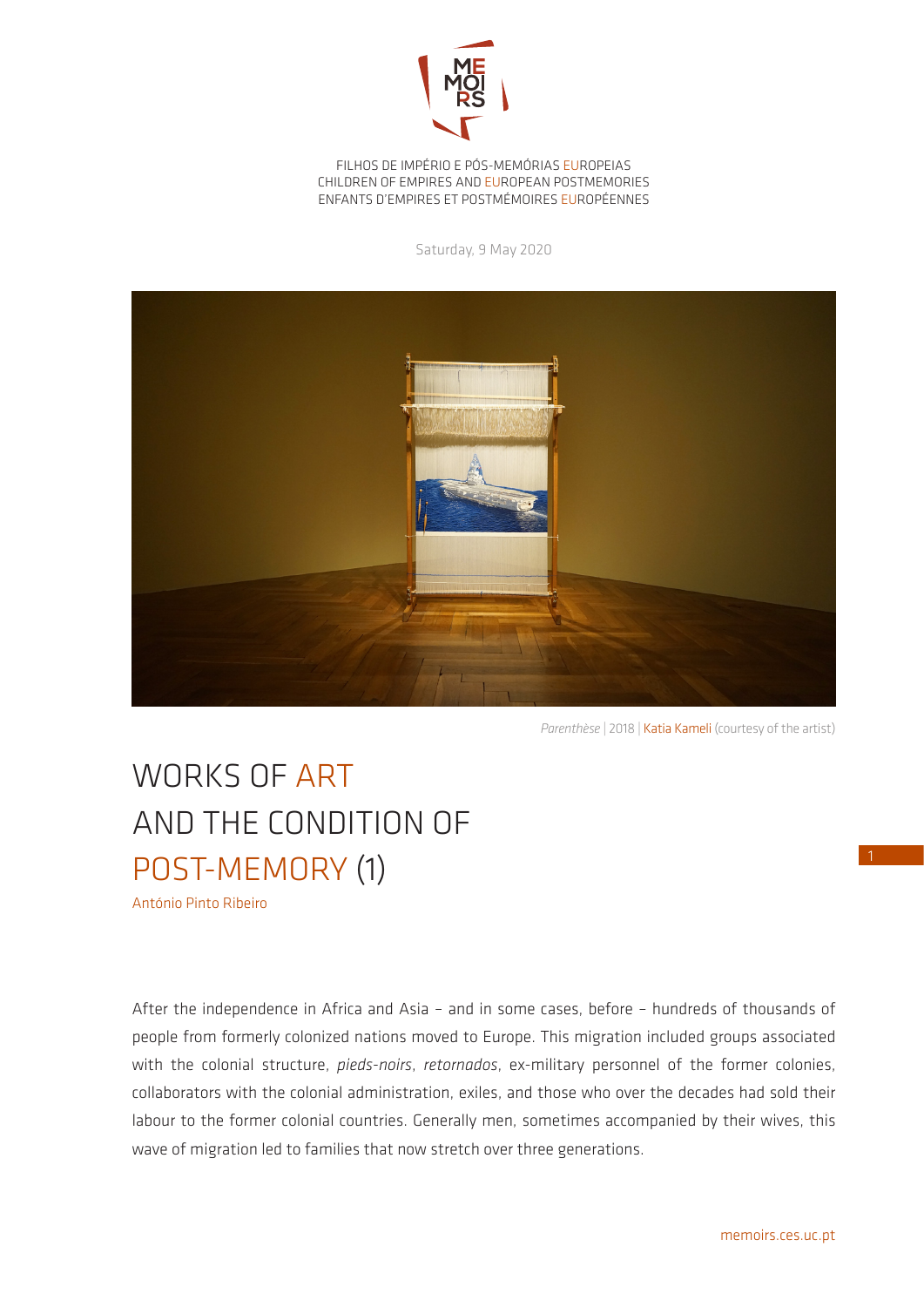

The first generation of descendants arrived as children, with some experience and memory of their places of origin. The second and third generations were born, grew up and were educated in the European countries in which their parents and grandparents had arrived. These various groups, although with different life stories and different memories, now constitute a large part of the European population, and, in a few decades, have changed European demography and cultural geography. This period saw the constitution of a particular European multiculturalism and is indissolubly associated with postcolonialism. We can trace its beginning to independence, but its end is yet to come, even though some institutions in Europe want to declare it over. However, it is enough to follow European artistic production over recent decades to see that there has been an emergence of a set of actors who bring with them new and heterogeneous artistic productions, languages and forms. The first empirical responses to this emergence, in innovative artistic circuits, have been of surprise and pleasure. Common to all of them is a syncretism that combines cultural traces of, and references to, non-European places with more recognizable and stable European forms.

This group, specially the second generation, identify themselves as subjects of post-memory. The research project *Memoirs – Children of Empire and European Post-memories* focuses on citizens with origins in former Portuguese, French and Belgian colonies, however, this framework is common to diasporas of other origins. It draws on Marianne Hirsch's thesis that states, in simple terms, "postmemory exists when some memories have been transmitted in such a profound way that they seem to constitute memories in themselves" (1). To this, António Sousa Ribeiro adds that: "the constitution of post-memory is a complex process that can assume very diverse forms and that […] is never based in a simple process of transmission, but rather implies an active positioning, a decision, on the part of the members of the second generation. This decision is never played out on a strictly rational level. It presupposes, inevitably, a high degree of emotional involvement" (2).

This may be true, but in light of theoretical work on transfer, sublimation, repression and denial, as much as it is a memorialization of what is transferred by the parents, this emotional experience also results in a deferral of lived experience. Transfer to the second generation happens in various ways. Though some minimal patterns can be identified, we cannot claim them as universal categories of thought. The experience of recognition among the general public takes on particular and complex characteristics among artists. Here, we should differentiate between those who use the body as their primary mode of artistic expression – the voice of the singer, the body of the performer – which can be approached more through a theory of emotion or artistic expression mediated by objects or instruments, and those who work in the visual arts, in which the emotions provoked by re-memory are different.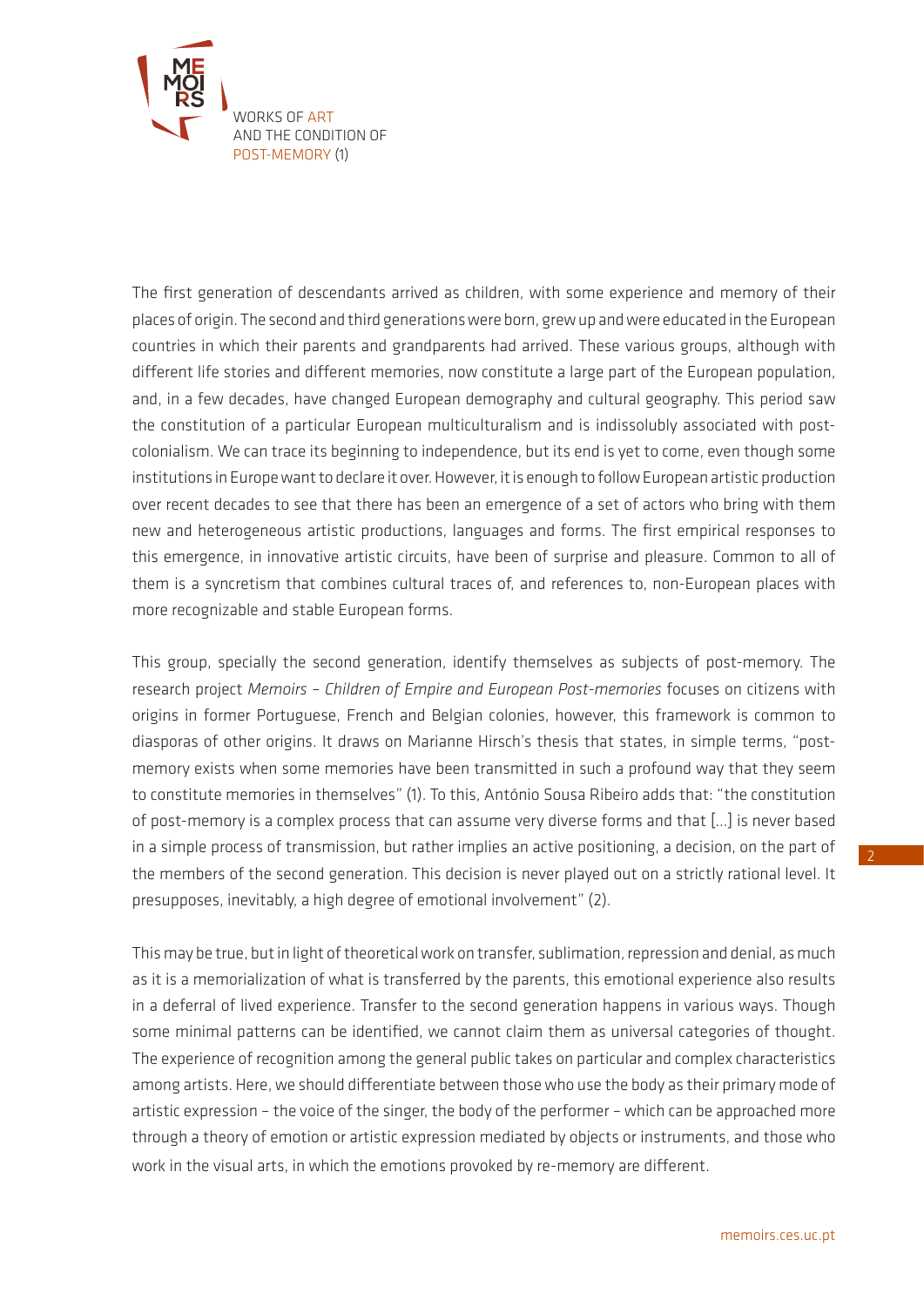

It is worth dwelling on the contribution of Beatriz Sarlo (3). She argues that "the whole experience of the past is vicarious, but the substitution of experience is not exclusive to post-memory" (4). We could add that, in the specific case of second generation artists from the African diaspora, their *rememorial*  narratives include other kinds of information from school, media, or groups of friends (5). There is no relation of cause and effect between life in formerly colonized territories and the experience of the immigrant. Nonetheless, there are certain traces, voices, sounds, remnants, recurrent gestures, culinary habits, visual documents and objects of memory that create the conditions for the emergence of an artistic condition of post-memory. To draw this out we can consider the research that artists do to make their work. Both in the second generation, and perhaps even more intensely in the third generation, this work includes archival research, interviews, travel and fieldwork in the territories of their families' origin. It brings artistic production closer to historical research. This often results in art and narrative that, on the one hand, reconciles part of the inherited patrimony of post-memory with the history told by artistic objects, but, on the other hand, contradicts the official, institutional narratives of the former colonial countries where the artistic diaspora lives and creates.

This dual process can be referred to as the decolonization of the arts (6). It is an ongoing practice which conditions the way that artists belong to the current of post-memory. We can also articulate other qualities that these works share: cultural traditions drawn from ex-colonies (rhythms, tapestry, painting, couscous sculpture, griot singing or Rai), traces of alternative modernisms (Malian and Mozambican photography, Moroccan modernist painting), the systematic deconstruction of iconography and public statuary in European countries and ex-colonies, the revision and deconstruction of the universal history of art, the critique of Afro-pessimism, the struggle against racism, the questioning of identities, the possibility/impossibility of return, the urgency of reparations, and the clear enunciation that while the context of artistic production is the relationship between Europe and Africa, the theme is not Africa. In listing these attributes of diasporic artistic production, we must recognize that they are not exclusive to artists with heritage in formerly colonized countries. They often feature in work by artists with no biographical experience that we could classify through the post-memory of the colonial. There are artists whose memories are an inheritance of a white European patrimony but who, through their education in school or through friendship circles, have come into contact with alternative post-colonial narratives, and been alerted to other realities. We can also identify a tendency towards artistic research and the investigation of historical narratives. In this field of artistic production, emotional empathy has been fundamental, as have the politics of colonial deconstruction and the mechanisms of migration.